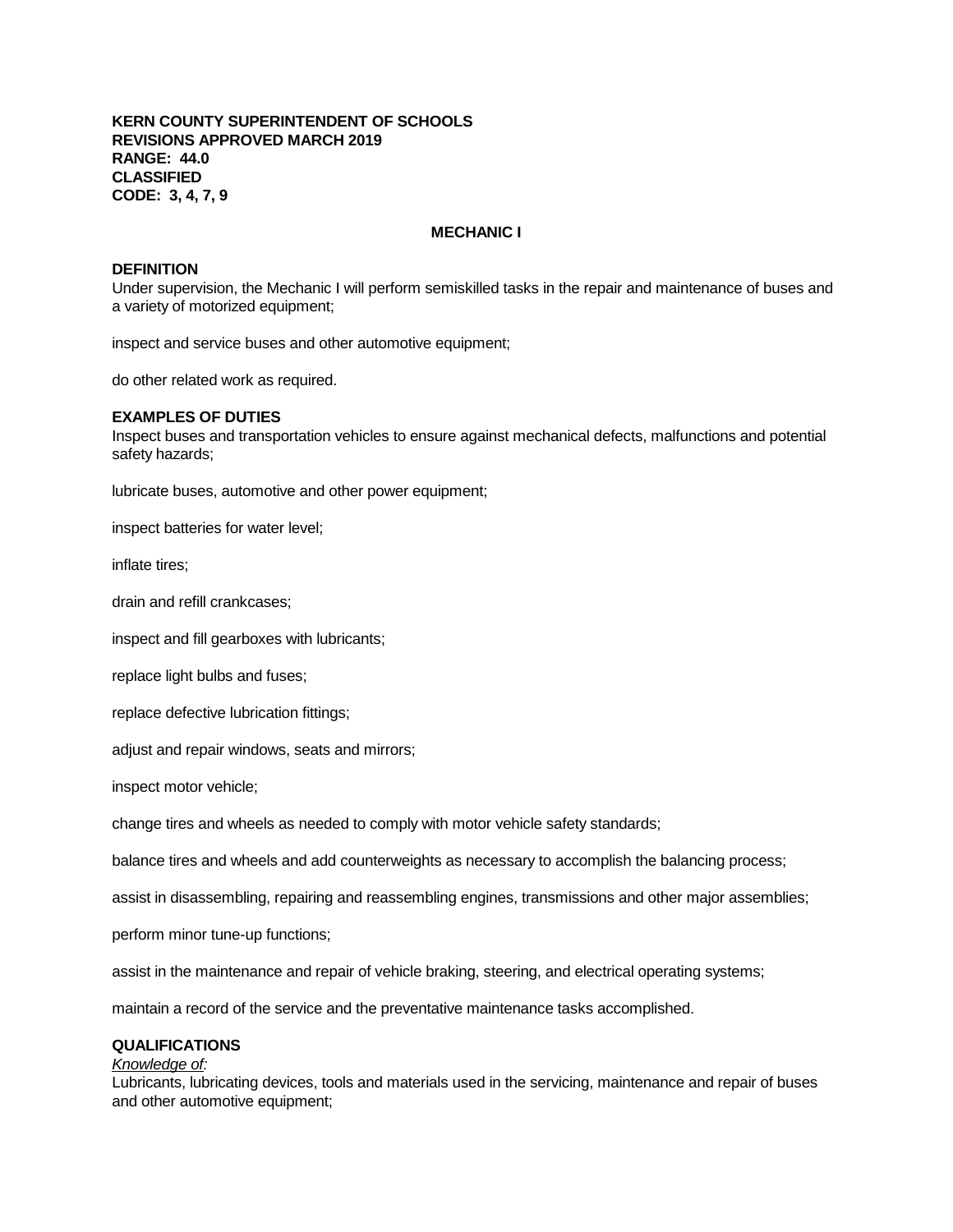methods, materials, equipment and tools used in the inspection, servicing, maintenance and repair of buses and other automotive equipment;

safe working methods and procedures.

#### *Ability to:*

Perform semiskilled functions in the inspection, servicing, maintenance and repair of buses and other motorized equipment;

identify common automotive parts, materials, tools and supplies;

effectively use standard hand tools and equipment commonly utilized in the maintenance, repair and servicing of buses and automotive equipment;

understand and carry out oral and written directions;

establish and maintain cooperative working relationships;

lift 50 pounds;

climb ladders;

stoop, bend, kneel, squat, crawl and stand for long periods of time;

work with arms extended above the body;

work on equipment extended as much as ten (10) feet from the ground;

see and hear sufficiently to safely perform the duties listed above;

be available to work eight (8) hour shift which may begin at 5:00 a.m. or end at 12:00 a.m.;

become ASE certified in school bus repair.

### *Experience:*

One year of experience performing semiskilled functions pertaining to the servicing, maintenance and repair of gasoline and diesel powered motorized equipment.

## *Education:*

Equivalent to the completion of the twelfth grade, supplemented by training or coursework in the maintenance and repair of automotive equipment.

#### *License Requirement:*

Valid Class B with "P" endorsement, California Motor Vehicle Operator's License preferred.

#### *Conditions of Employment:*

A preplacement medical assessment and substance abuse test, at office expense, is a condition of appointment after all other required job conditions have been met.

Must furnish hand tools common to the automotive service, maintenance and repair trade.

Must maintain proof of privately owned automobile insurance and possess a valid California Motor Vehicle operator's license.